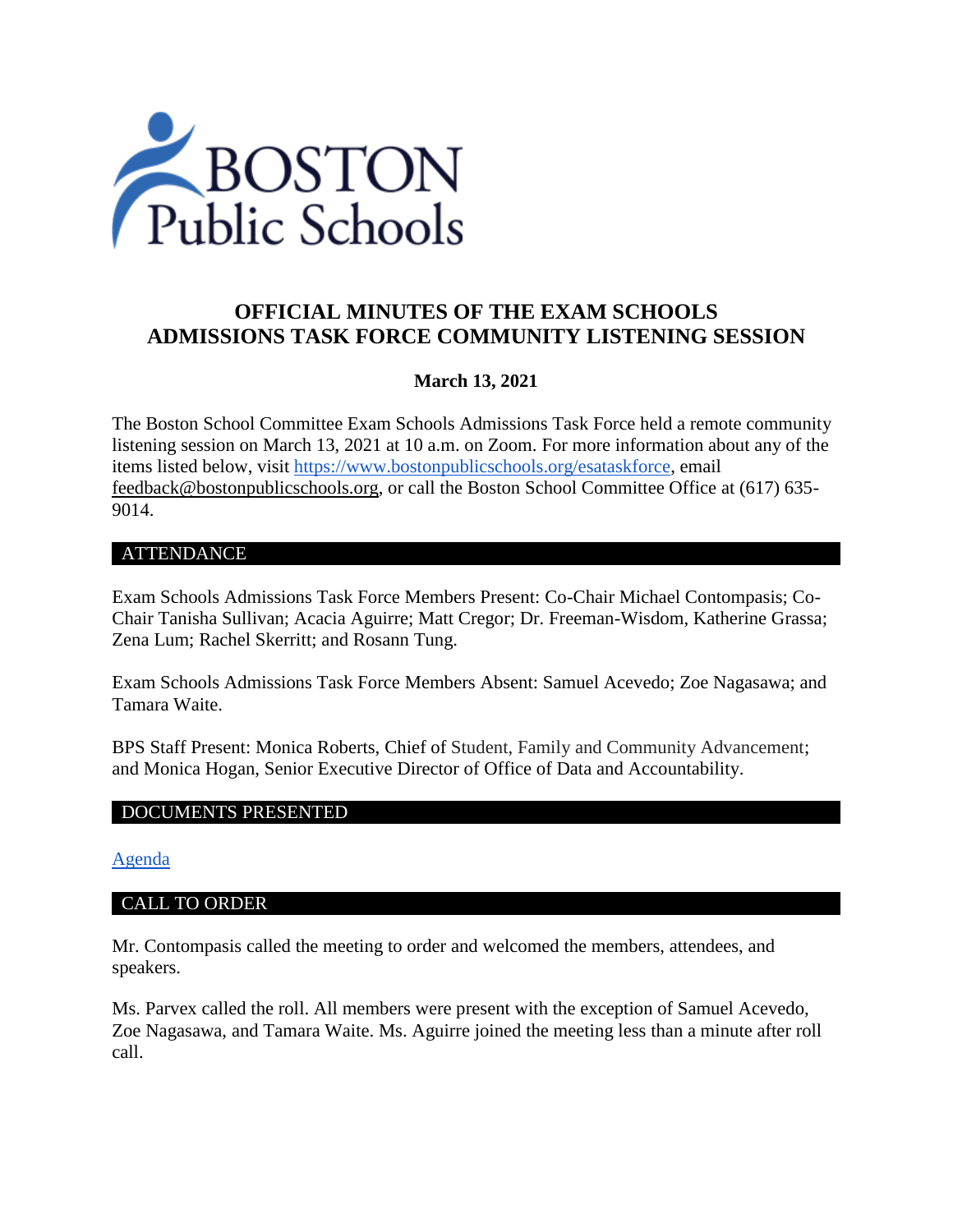#### **Exam Schools Admissions Task Force Remote Community Listening Session Zoom** *March 13, 2021*

Mr. Contompasis announced that simultaneous interpretation services were available in Spanish, Haitian Creole, Cabo Verdean, Vietnamese, Cantonese, Mandarin, Portuguese, Somali, Arabic, and American Sign Language (ASL); the interpreters introduced themselves and gave instructions in their native language on how to access simultaneous interpretation by changing the Zoom channel.

Ms. Sullivan thanked everyone for joining the meeting. She reminded the attendees of the meeting calendar and said that there would be opportunities for the public to testify at all the meetings. She also encouraged written testimony, and emphasized the importance of the Task Force starting with a listening session to hear from the Boston community.

# GENERAL PUBLIC COMMENT

- Anna Dore, West Roxbury parent, testified regarding additional criterias for admission.
- Amy Cleaveland-Hudson, Charlestown parent, testified regarding expanding the 9th grade admission pathway.
- Yuping Zhang, West Roxbury resident, testified in favor of keeping the exam.
- Kathleen Adams, West Roxbury parent, testified in favor of keeping the exam.
- Kristin Johnson, Jamaica Plain parent, testified in favor of suspending the exam.
- Mike Szkolka, Dorchester resident and Boston Latin School (BLS) alumnus, testified in favor of changing the admission process.
- Dora Golding, Jamaica Plain parent, testified in favor of changing the admission process.
- Sharon Hinton, Hyde Park resident, teacher, and community advocate, testified in favor of changing the admission process.
- Sung-Joon Pai, Jamaica Plain parent and BPS teacher, testified in favor of changing the admission process, and about the importance of high quality schools for all.
- Karyn Aiello, Waltham resident and BLS alumna, testified in favor of changing the admission process.
- Travis Marshall, Roslindale parent, testified in favor of changing the admission process.
- Lucia Colombaro, Dorchester resident and BLS alumna, testified in favor of changing the admission process.
- Celeste Atallah-Gutierrez, Roslindale parent, testified in favor of changing the admission process.
- Leah Wu, Charlestown parent, testified regarding the exam test.
- Jodie Cen, Charlestown parent, testified in favor of keeping the exam.
- Mei Yu, Roxbury parent, testified in favor of keeping the exam.
- George Sullivan, Roslindale parent, testified regarding quality schools for all students.
- Vijay Hegde, Jamaica Plain parent, testified in favor of the exam.